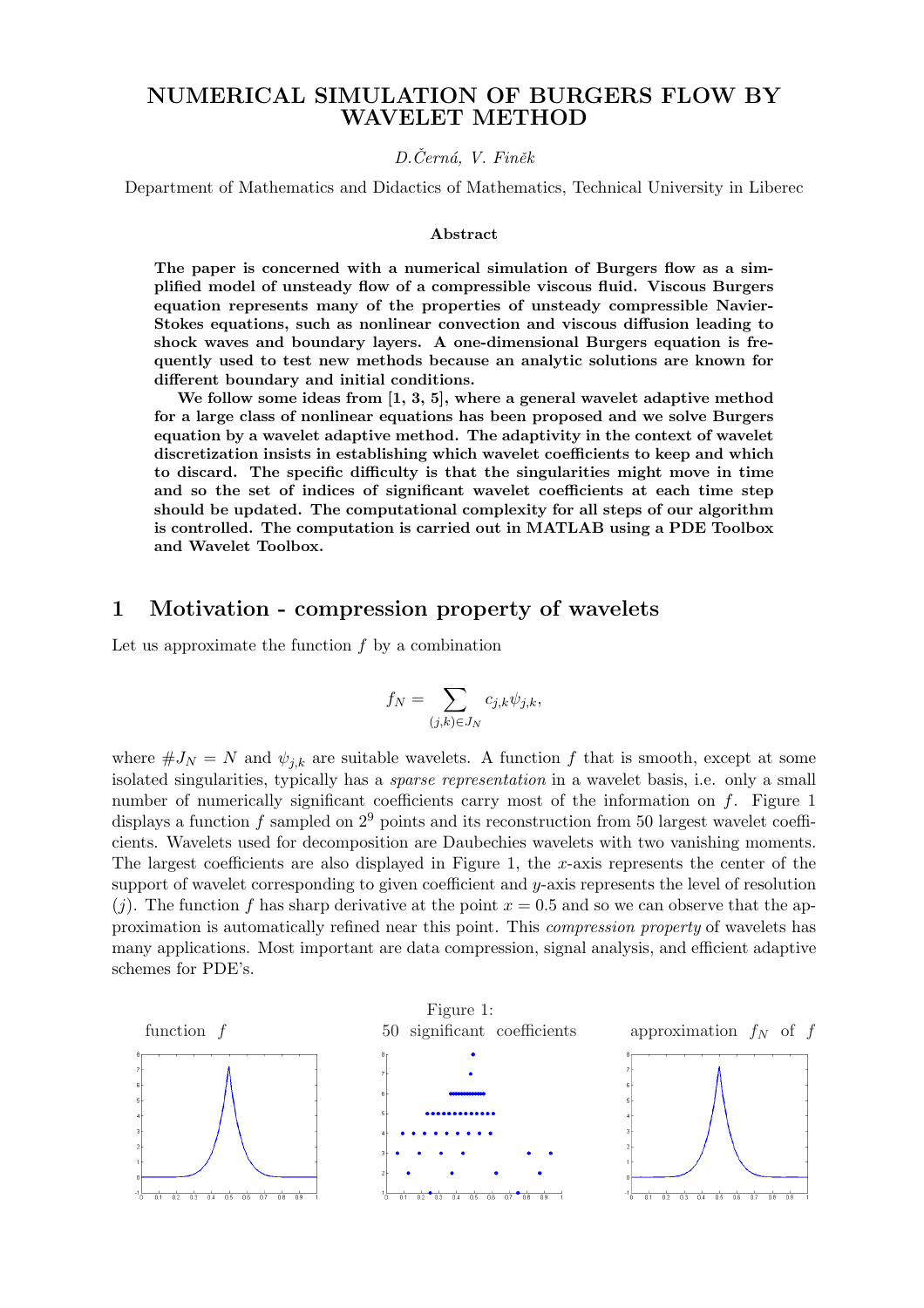# 2 Viscous Burgers equation

Let  $\Omega = \langle a, b \rangle$  be a bounded interval,  $T > 0$  and  $Q_T := \Omega \times (0, T)$ . We consider viscous Burgers equation with homogeneous Dirichlet boundary conditions: Find  $u: Q_T \to \mathbb{R}$  such that

$$
\frac{\partial u}{\partial t} + u \frac{\partial u}{\partial x} = \nu \frac{\partial^2 u}{\partial x^2} \quad \text{in} \quad Q_T \tag{1}
$$

with initial and boundary conditions

$$
u(x, 0) = u^{0}(x)
$$
 for  $x \in \Omega$  and  $u(a,t) = u(b,t) = 0$  for  $t \in (0,T)$ . (2)

We assume that  $\nu > 0$ ,  $u^0 \in L^2(\Omega)$ . We also consider Burgers equation with periodic boundary conditions.

Burgers equation is derived from the Navier-Stokes equation in the case of a one-dimensional non-stationary flow of a compressible viscous fluid and it models a flow through a shock wave. This equation is frequently used to test new methods because an analytic solutions are known for different boundary and initial conditions and because for small values of  $\nu$  solutions typically develop very sharp gradients which are difficult to reproduce with numerical methods.

Weak solution of viscous Burgers equation is defined as a function  $u$  satisfying:

1) 
$$
u \in L^2(0, T; H_0^1(\Omega)),
$$
  $u \in L^\infty(Q_T),$   
\n2)  $\frac{d}{dt} \langle u(t), v \rangle + \int_{\Omega} u \frac{\partial u}{\partial x} v dx + \nu \int_{\Omega} \frac{\partial u}{\partial x} \frac{\partial v}{\partial x} dx = 0$  for all  $v \in H_0^1(\Omega),$   
\n3)  $u(0) = u^0$  in  $\Omega.$ 

The symbol  $\langle \cdot, \cdot \rangle$  denotes standard  $L^2(\Omega)$  product.  $H_0^1(\Omega)$  denotes the subspace of all functions from  $H^1(\Omega)$  with zero traces on  $\partial\Omega$ ,  $H_0^{-1}(\Omega)$  denotes its dual. It is known that there exists a unique weak solution and it satisfies  $\frac{\partial u}{\partial t} \in L^2(Q_T)$ . Periodic boundary conditions are treated in a similar way.

### 3 Discretization

Let  $h > 0$ ,  $t_k := kh$  and  $u^k$  be an approximation of  $u(\cdot, t_k)$ . We use following explicit methods for discretization in time:

### Forward Euler method (FE)

$$
\frac{u^{k+1} - u^k}{h} + u^k \frac{\partial u^k}{\partial x} = \nu \frac{\partial^2 u^k}{\partial x^2}
$$
 (3)

Adams-Bashforth method (AB)

$$
\frac{u^{k+1} - u^k}{h} + \frac{3}{2}u^k \frac{\partial u^k}{\partial x} - \frac{1}{2}u^{k-1} \frac{\partial u^{k-1}}{\partial x} = \frac{3}{2} \nu \frac{\partial^2 u^k}{\partial x^2} - \frac{1}{2} \nu \frac{\partial^2 u^{k-1}}{\partial x^2}
$$
(4)

Euler-Adams-Bashforth method (EAB)

$$
\frac{u^{k+1} - u^k}{h} + \frac{3}{2}u^k \frac{\partial u^k}{\partial x} - \frac{1}{2}u^{k-1} \frac{\partial u^{k-1}}{\partial x} = \nu \frac{\partial^2 u^k}{\partial x^2}
$$
(5)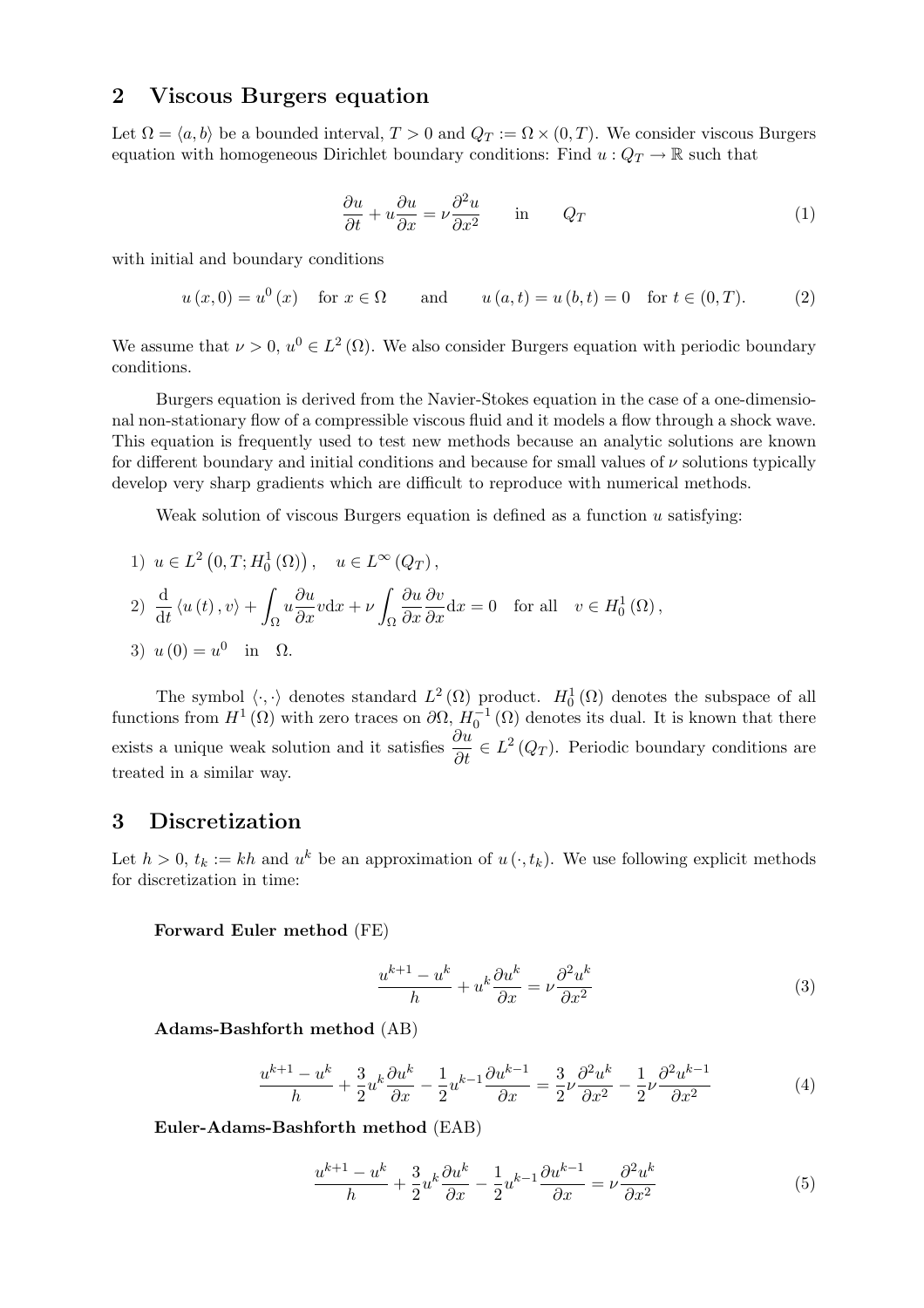While forward Euler method is first order accurate with respect to the time-step  $h$ , Adams-Bashforth method is second order accurate. The error for Euler-Adams-Bashforth method is almost the same as the error for Adams-Bashforth method, see Example 1. and Example 2. below. Since AB and EAB are two-step methods, they are slightly slower than FE. It is known these explicit schemes are not unconditionally stable, i.e. stability depends on the size of time step and number of basis functions used for spatial discretization. Time steps giving stability for different time discretizations are shown in Table 1.

We use Petrov-Galerkin method for discretization in space. Basis and test functions will be wavelets adapted to the interval and boundary conditions. In this case the problem reads:

Find 
$$
u_n^{k+1} \in V_n^{k+1}
$$
 such that  $a_k(u_n^{k+1}, v) = f^k(v)$ , for all  $v \in \tilde{V}_n^{k+1}$ , (6)

where  $V_n^k$ ,  $\tilde{V}_n^k \subset H_0^1(\Omega)$ ,  $\dim V_n^k = \dim \tilde{V}_n^k < +\infty$ ,  $V_n^k \subset V_{n+1}^k$ ,  $\tilde{V}_n^k \subset \tilde{V}_{n+1}^k$  and  $\overline{\bigcup_{n\in\mathbb{N}}V_n^k} =$  $\overline{\widetilde{V}_{n}^{k}} = H_0^1(\Omega)$ . A continuous bilinear form  $a_k : H_0^1(\Omega) \times H_0^1(\Omega) \to \mathbb{R}$  and  $f^k \in H_0^{-1}(\Omega)$ are defined by the standard way.

Let  $\{\psi_{\lambda}, \lambda \in J\}$  be a basis of  $V_n^k$ , n  $\tilde{\psi}_\lambda, \lambda \in J$ o be a basis of  $\tilde{V}_n^k$  (for the sake of simplicity we omit indexes k and n). Let  $d_{\lambda}^{k}$  be such that  $u_{n}^{k+1} =$  $\overline{ }$  $\lambda \in J d_{\lambda}^{k+1} \psi_{\lambda}$ . Then algebraic formulation of our problem reads:

$$
M^k d^{k+1} = f^k,
$$

where  $\mathbf{M}_{i,j}^k = a_k(\psi_i, \tilde{\psi}_j)$ ,  $\mathbf{f}_i^k =$  $\overline{\phantom{a}}$  $f^k, \tilde{\psi}_i$ E and  $d_i^{k+1} = d_i^{k+1}$ . In the sequel we assume that  $\{\psi_{\lambda}, \lambda \in J\}$  and  $\{\tilde{\psi}_{\lambda}, \lambda \in J\}$  are biorthogonal wavelet bases.  $\frac{i}{\sqrt{2}}$ 

**Definition 1.** Family  $\Psi := {\psi_{\lambda}, \lambda = (j,k) \in J}$  for infinite set  $J = J_{\phi} \cup J_{\psi}, \# J_{\phi} < \infty$ , is called wavelet basis of  $V \subset H^s(\Omega)$ , if

1)  $\Psi$  is a Riesz basis of V, that means  $\Psi$  generates V and there exist constants  $c, C \in (0, \infty)$ such that for all  $b := \{b_{\lambda}\}_{{\lambda \in J}} \in l^2(J)$ , where  $|\lambda| := j$  for  $\lambda := (j, k)$  holds  $\|\cdot\|$ 

$$
c \|\mathbf{b}\|_{l_2(J)} \leq \left\|\sum_{\lambda \in J} b_{\lambda} 2^{-s|\lambda|} \psi_{\lambda}\right\|_{H^s(\Omega)} \leq C \|\mathbf{b}\|_{l_2(J)}.
$$

- 2) Functions are *local* in the sense that diam  $(\Omega_{\lambda}) \leq C2^{-|\lambda|}$  for all  $\lambda \in J$ , where  $\Omega_{\lambda}$  is support of  $\psi_{\lambda}$ .
- 3) Functions have cancellation properties of order m, i.e.

$$
|\langle v, \psi_\lambda \rangle| \leq C 2^{-m|\lambda|} |v|_{H^m(\Omega_\lambda)}, \quad \lambda \in J_\psi, \quad v \in V.
$$

There exists a biorthogonal wavelet basis  $\tilde{\Psi}$  to any wavelet basis  $\Psi$ , that means a basis satisfying i), ii) and cancellation property iii) of order  $\tilde{m}$ . Any function  $v \in V$  can be written in the form  $v =$  $\overline{ }$  $\lambda \in J d_{\lambda} \psi_{\lambda}$ , where  $d_{\lambda} = \langle v, \tilde{\psi}_{\lambda} \rangle$ .

We use *B-spline wavelet basis*, i.e. wavelet basis derived from B-spline wavelet designed in [2], which were adapted to the interval by periodization [7] (well-suited only for periodic problems) or treating boundary wavelets separately [6]. 1D wavelet basis constructed from quadratic B-spline adapted to homogeneous Dirichlet boundary condition is displayed in Figure 2 and Figure 3. Wavelet basis can be transformed to so called scaling basis by discrete wavelet transform (DWT) in  $O(N)$  operations, where N is the number of basis functions. Riesz basis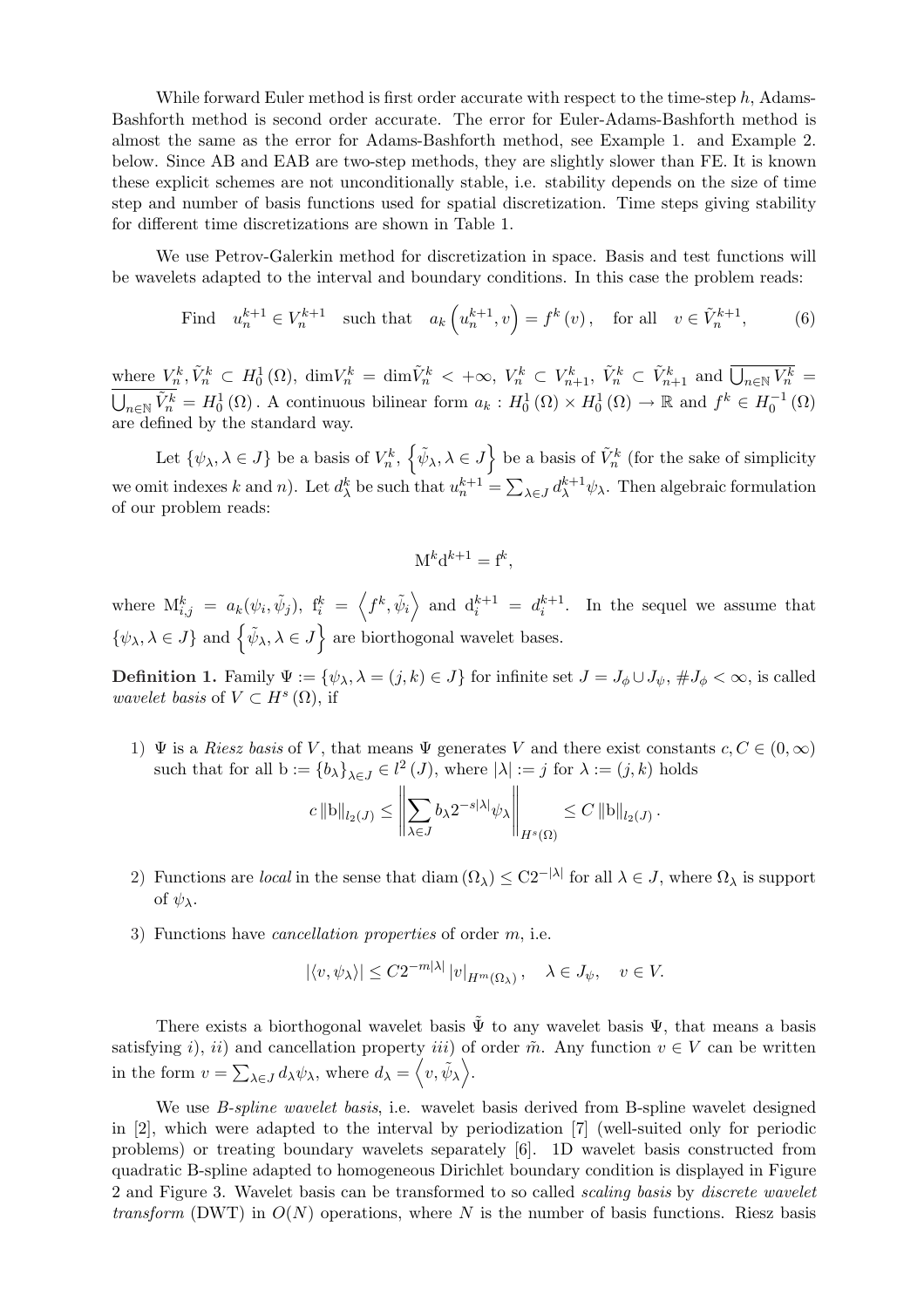property ensures stability of DWT. Scaling basis corresponds to nodal basis on uniform mesh while wavelet basis corresponds to hierarchical basis in the finite element theory and are used in the adaptive scheme. In all examples FE is combined with linear basis functions and AB, EAB are used with quadratic basis functions.

Figure 2: Scaling functions at the level 4



Figure 3: Wavelet functions at the level 4 and 5



Let us define approximation of function  $u^{k+1}$  by:

$$
u_n^{k+1} = \sum_{\lambda \in J_n} d_{\lambda}^{k+1} \psi_{\lambda},\tag{7}
$$

where  $\#J_n = n$  and  $J_n$  contains indices of n largest values  $||d_\lambda \psi_\lambda||$ . This approximation is near optimal in the sense:

$$
\left\| u^{k+1} - u_n^{k+1} \right\|_{H^p(\Omega)} \le C \inf_{v \in S_n} \left\| u^{k+1} - v \right\|_{H^p(\Omega)}, \qquad 0 \le p \le s,
$$
\n(8)

where  $S_n = span\{\psi_\lambda, \lambda \in \Lambda, \#\Lambda \leq n\}$ . And for  $\frac{1}{q} = \frac{1}{p}$  $\frac{1}{p} + \frac{t}{d}$  $\frac{c}{d}$  it holds:

$$
u^{k+1} \in W^{s+t,q} \Rightarrow \inf_{v \in S_n} ||u^{k+1} - v||_{W^{s,p}} \le CN^{-t/d}.
$$
 (9)

Now our aim is to design a scheme that in the above tracks sense the significant coefficients of  $u^{k+1}$ .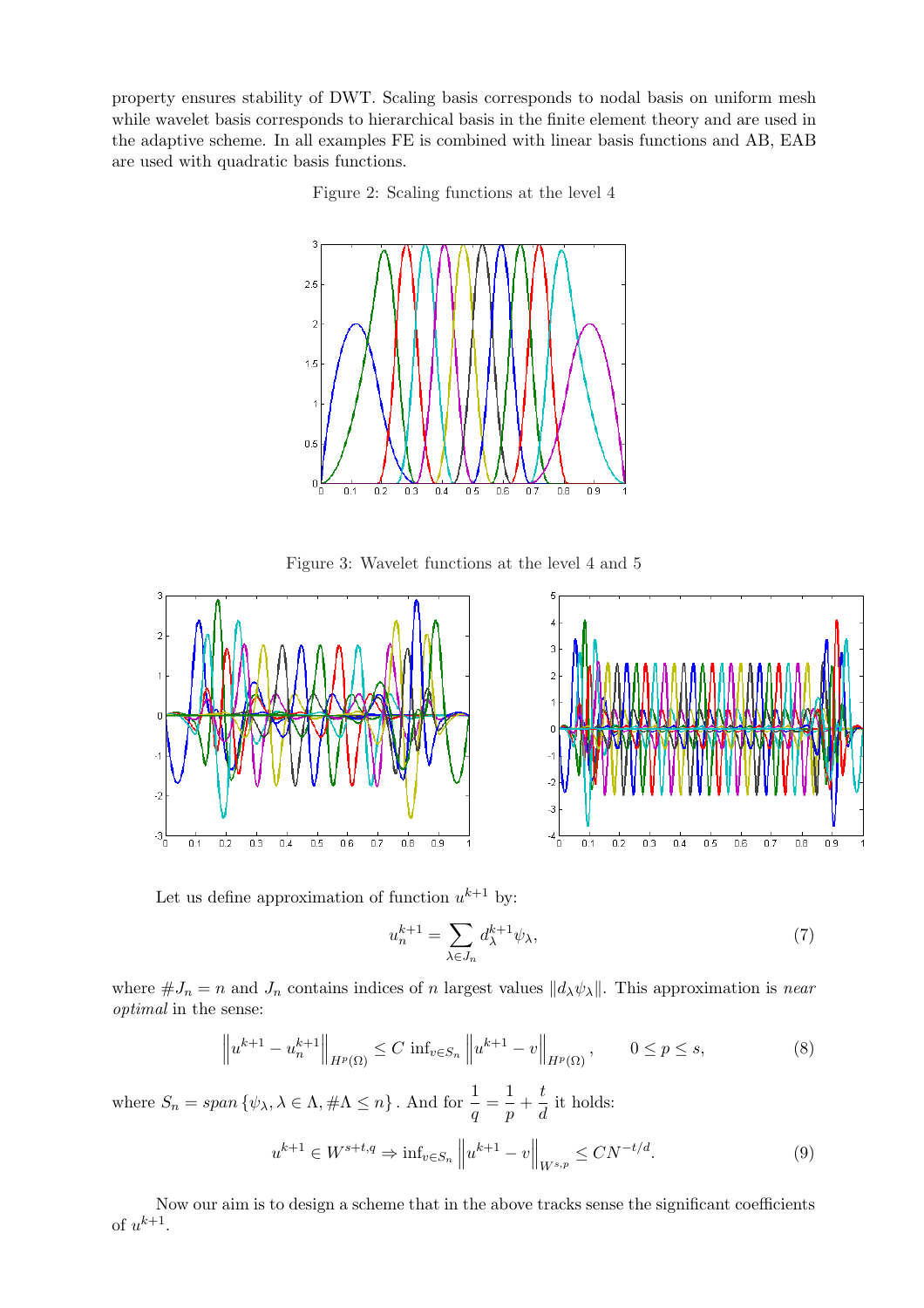# 4 Adaptive numerical scheme

The algorithm has the following form

- 1) Initialization Compute wavelet coefficients  $\left\{d^0_\lambda, \lambda \in J^0\right\}$ of  $u_0$  given by initial condition.
- 2) Iteration We have index set  $J^k$  and wavelet coefficients  $d^k_\lambda$ ,  $\lambda \in J^k$ , of  $u^k$ . Then we compute  $J^{k+1}$  and wavelet coefficients of  $u^{k+1}$  in these steps:
	- i) Refinement: A set  $\tilde{J}^{k+1} \supset J^k$  is derived from aposteriori analysis of wavelet coefficients.
	- ii) Solution: By adaptive approximation of operators  $f^k$ ,  $M^k$  we find solution of  $M^k d^{k+1} =$  $f^k$  for  $d^{k+1} = \left\{ d_{\lambda}^{k+1} \right\}$  $\{\lambda^{k+1}, \lambda \in \tilde{J}^{k+1}\}.$
	- iii) Coarsening: consists in thresholding wavelet coefficients  $d_{\lambda}^{k+1}$  $_{\lambda}^{k+1}$ . Index set  $J^{k+1} \subset \tilde{J}^{k+1}$ corresponds to the largest coefficients. We can perform the coarsening only in every l-th step or we need not perform coarsening at all in the case that the singularity doesn't move.

### 5 Refinement strategies

At the k-th step we have a set of indices  $J^k$ . In order to track singularities we also keep the adjacent coefficients and if  $2^{dm} \eta_{|\lambda|} \leq |d_{\lambda}| \leq 2^{d(m+1)} \eta_{|\lambda|}$  then we refine m levels above  $\lambda$ . Level dependent threshold  $\eta_{|\lambda|}$  must be set appropriately to control the error of approximation. In our case we use  $\eta_{|\lambda|} = 2^{d|\lambda|} \eta$  because this approach is appropriate for controlling the error in  $H^1$ norm. On Figure 4 the set  $J_k$  is represented by blue points and the brown points are adjacent.

In the case of a traveling wave, see Example 2, the steep front can move too fast to be tracked with the scheme above. For this reason we further improve our strategy: We compare the largest wavelet coefficients on the same level of the last two index sets  $J<sup>k</sup>$  and  $J<sup>k-1</sup>$  and this gives us an information about the speed of the wave. For example, if the speed is two points to the right, we further refine two points to the right at every level, see the yellow points on Figure 4. And thus we obtain the new index set  $\tilde{J}^{k+1}$ .

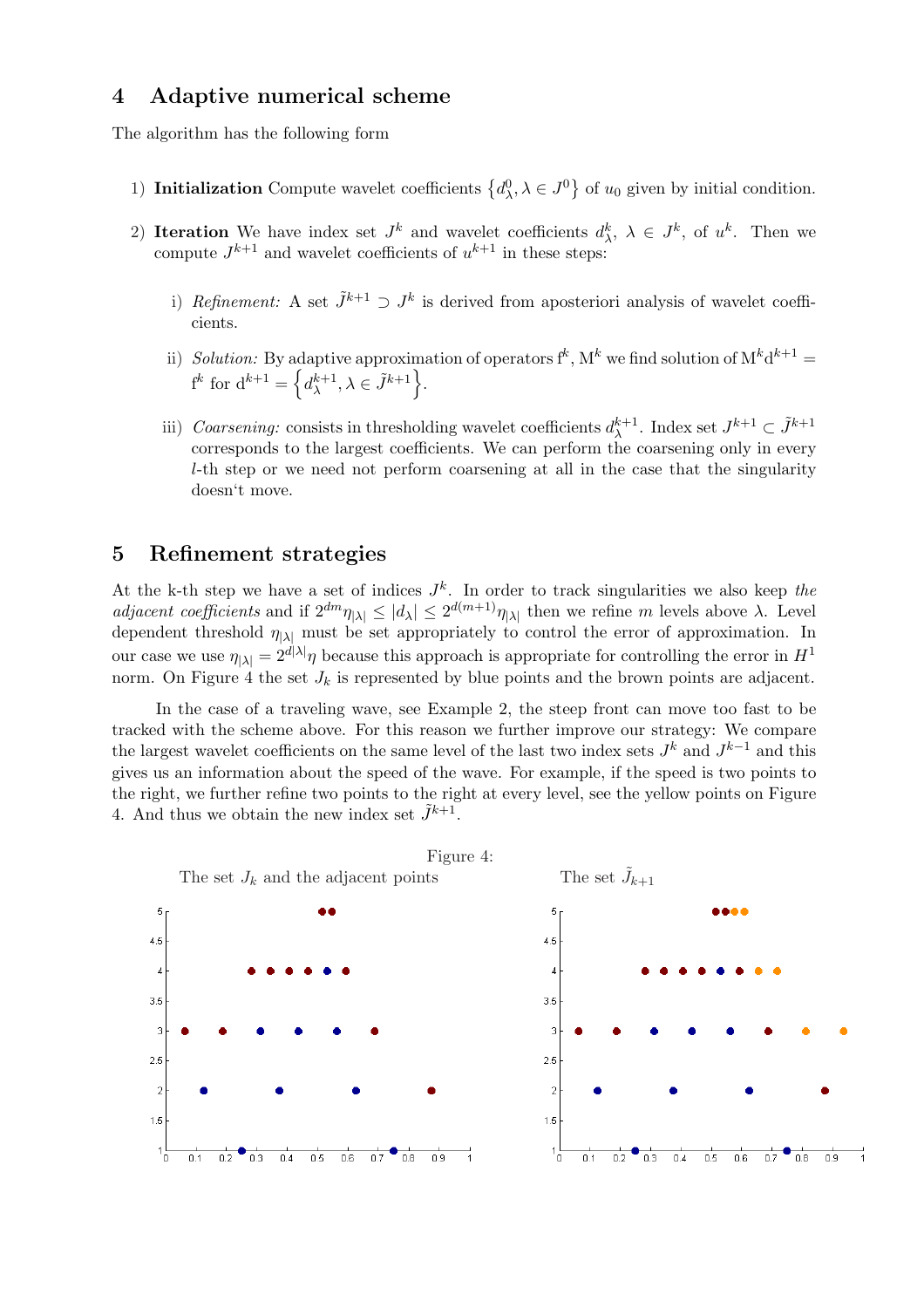# 6 Numerical examples

Example 1. First we consider the solution with steep front on a stationary wave. Let us consider equation (1) for  $\Omega = (0, 1)$  with periodic boundary conditions

$$
u(0,t) = u(1,t), \quad t \in (0,T)
$$
\n(10)

and initial condition

$$
u(x,0) = \sin(2\pi x), \quad x \in (0,1).
$$
 (11)

Analytic solution of this task is given by

$$
u(x,t) = \frac{\int_{-\infty}^{\infty} \frac{x-\xi}{t} \exp\left[-\frac{(x-\xi)^2}{4\nu t}\right] \exp\left[\frac{\cos(2\pi\xi)}{4\pi\nu}\right] d\xi}{\int_{-\infty}^{\infty} \exp\left[-\frac{(x-\xi)^2}{4\nu t}\right] \exp\left[\frac{\cos(2\pi\xi)}{4\pi\nu}\right] d\xi}.
$$

This function develops a steep gradient at  $x = 0.5$ , which reaches a maximum of approximately 40.1 at  $t = 0.27$ . Accuracy results at  $t = 0.27$  are given in Table 2. We can see that the forward Euler method approximates the gradient very badly and that the  $H^1$  seminorm of the error is too large. Adaptive wavelet schemes are much more efficient than non-adaptive schemes with respect to number of degrees of freedom (dof) and computational work. Since the used algorithms are not unconditionally stable, we summarize in Table 1. numerically found sizes of the largest time-steps which ensure stability. Our aim was to obtain an idea of the stability region rather than to determine it accurately.





Table 1: STABILITY RESULTS FOR  $\nu = 0.01$ 

| Forward Euler       | Adams-Bashforth     | Euler-Adams-Bashforth |
|---------------------|---------------------|-----------------------|
| method              | method              | method                |
| $64$ dof            | $64$ dof            | $64$ dof              |
| $\Delta t = 0.002$  | $\Delta t = 0.002$  | $\Delta t = 0.004$    |
| $128\,\mathrm{dof}$ | $128\,\mathrm{dof}$ | $128\,\mathrm{dof}$   |
| $\Delta t = 0.0008$ | $\Delta t = 0.0005$ | $\Delta t = 0.001$    |
| $256$ dof           | $256$ dof           | $256$ dof             |
| $\Delta t = 0.0002$ | $\Delta t = 0.0001$ | $\Delta t = 0.0002$   |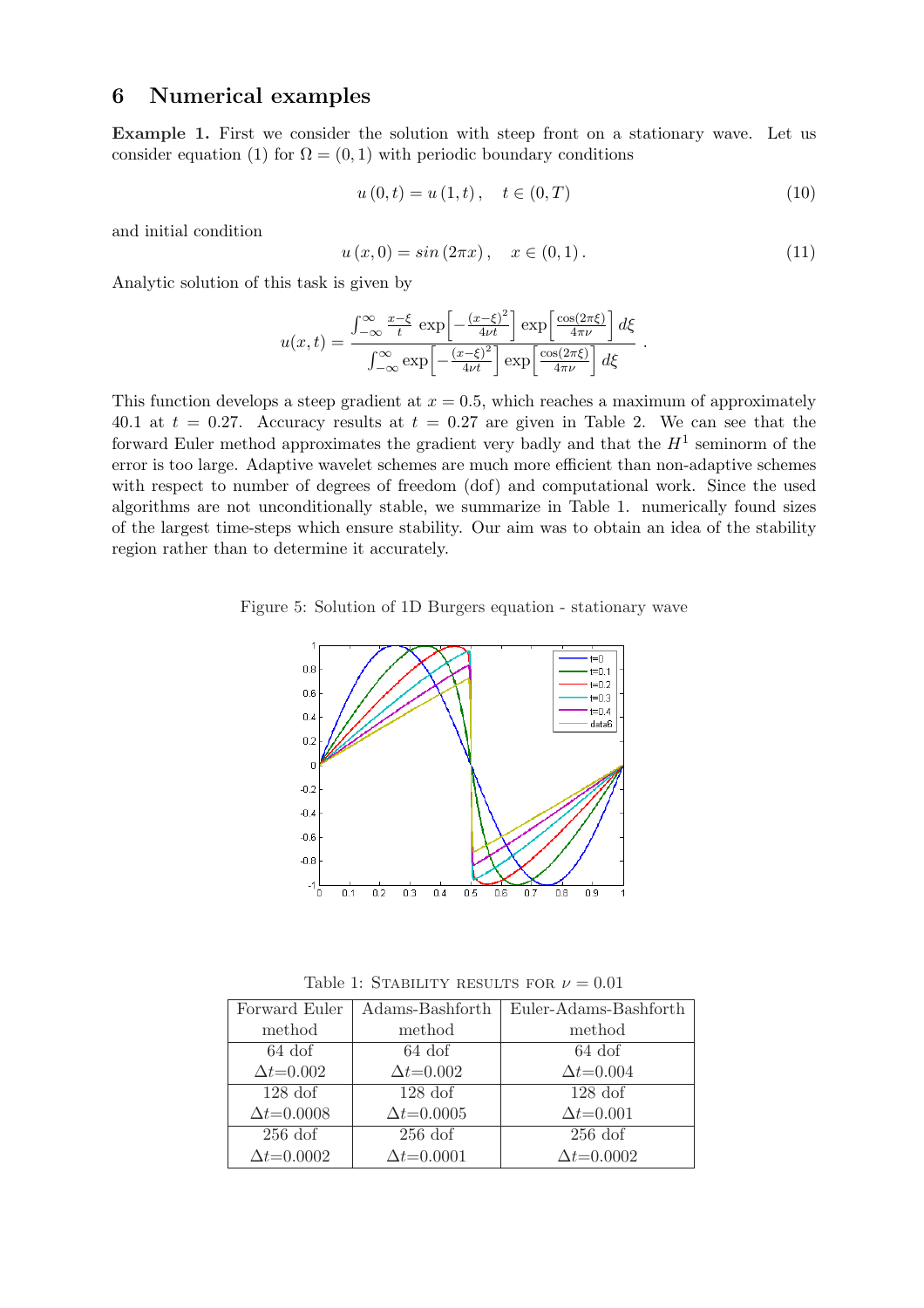| AND $t=0.27$ |        |              |           |     |           |                   |                  |                  |          |
|--------------|--------|--------------|-----------|-----|-----------|-------------------|------------------|------------------|----------|
|              | method |              | basis     | dof | uniform   | $L^{\infty}$ norm | $L^2$ norm $\pm$ | $H^1$ seminorm   | gradient |
|              |        |              | functions |     | or adapt. | of error          | of error         | of error         | at       |
|              |        |              |           |     | or adapt. | $\times 10^{-4}$  | $\times 10^{-4}$ | $\times 10^{-4}$ | $x=0.5$  |
|              | FE     | $5\ 10^{-4}$ | linear    | 128 | uniform   | 91                | 12               | 6355             | 38.6     |
|              | FE     | $10^{-4}$    | linear    | 256 | uniform   | 32                |                  | 3183             | 39.8     |

AB 5 10<sup>-4</sup> quadratic 128 uniform 84 12 916 40.6 AB | 10<sup>-4</sup> | quadratic | 256 | uniform | 39 | 6 | 484 | 40.2 EAB 5 10−<sup>4</sup> quadratic 128 uniform 83 12 912 40.6 EAB  $10^{-4}$  quadratic 256 uniform 39 6 483 40.2

AB | 10<sup>-4</sup> | quadratic | 40 | adaptive | 43 | 10 | 499 | 40.2 EAB  $10^{-4}$  quadratic 40 adaptive 42 10 498 40.2

Table 2: ACCURACY RESULTS OF BURGERS EQUATION WITH CONDITIONS  $(10)$ ,  $(11)$ ,  $\nu = 0.01$ ,

Example 2. We have a situation of fast moving wave which develops a steep front. Let us consider equation (1) with homogeneous Dirichlet boundary conditions

$$
u(0,t) = u(1,t) = 0
$$
\n(12)

and initial condition

 $FE$  10<sup>-4</sup>

$$
u(x,0) = \frac{x}{1 + [\exp(1/8\nu)]^{-1/2} \exp(x^2/4\nu)}.
$$
\n(13)

 $linear \mid 42 \mid adaptive \mid 35 \mid 10 \mid 3354 \mid 39.7$ 

Analytic solution of this task is known and numerical results are presented in Table 2. Wavelet bases derived from B-splines were constructed as in [6].

Figure 6: Solution of 1D Burgers equation - traveling wave



Table 3: ACCURACY RESULTS OF BURGERS EQUATION WITH CONDITIONS (12), (13) AND  $\nu = 0.001$ , AND  $t = 0.7$ 

| method     | $\Delta t$ | basis                                | dof | uniform   | $L^{\infty}$ norm | $L^2$ norm                                                           | $H^1$ seminorm |
|------------|------------|--------------------------------------|-----|-----------|-------------------|----------------------------------------------------------------------|----------------|
|            |            | functions                            |     | or adapt. |                   | error $\times 10^{-4}$ error $\times 10^{-4}$ error $\times 10^{-4}$ |                |
| FE         | $10^{-4}$  | linear                               | 255 | uniform   |                   |                                                                      | 169            |
| AB         | $10^{-4}$  | quadratic                            | 252 | uniform   |                   |                                                                      | 38             |
| EAB        |            | $10^{-4}$   quadratic $\overline{ }$ | 252 | uniform   |                   |                                                                      | 39             |
| FE         | $10^{-4}$  | $\frac{1}{2}$ linear   47 to 50      |     | adaptive  | 10                |                                                                      | 170            |
| AB         | $10^{-4}$  | quadratic $\vert$ 43 to 48 $\vert$   |     | adaptive  | $5\overline{)}$   |                                                                      | 40             |
| <b>EAB</b> | $10^{-4}$  | quadratic $\vert$ 43 to 48 $\vert$   |     | adaptive  |                   |                                                                      | 41             |